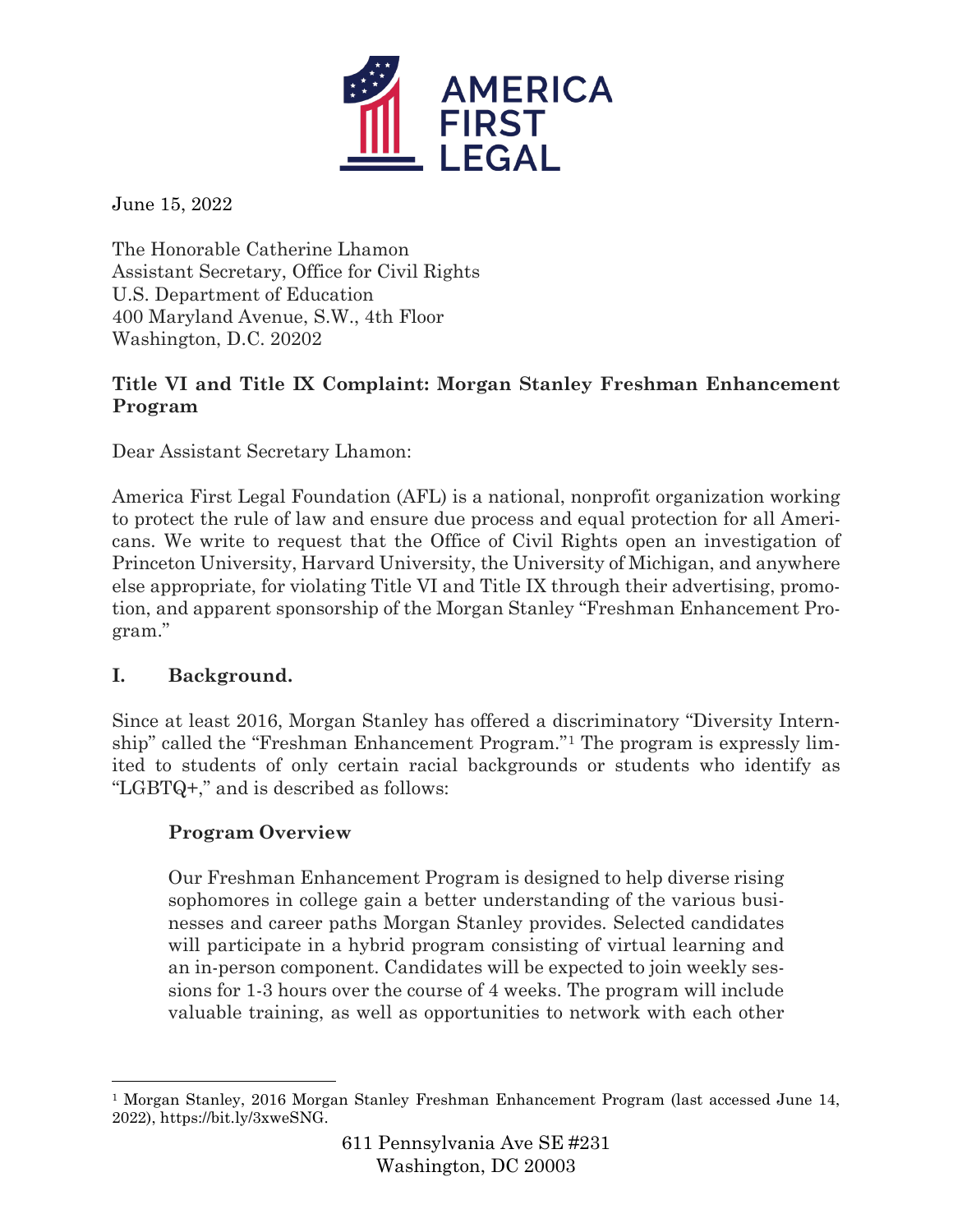and learn from Morgan Stanley professionals across our divisions. Participants will have the opportunity to interview for the 2023 Sophomore Summer Analyst Programs for the specific track they are in.

\*\*\*

#### **Skills and Qualifications**

• You are a Black, Hispanic, Native American, and/or LGBTQ+ freshman undergraduate student (class of 2025).[2](#page-1-0)

It appears that the chosen students are paid for their participation in this program.<sup>[3](#page-1-1)</sup>

### **II. The Violations are Longstanding and Continuing in Nature.**

As the Project on Fair Representation stated in a letter earlier this year, the Freshman Enhancement Program is "blatantly illegal and immoral."[4](#page-1-2) Federally funded institutions that promote or facilitate it necessarily subject White, Asian, foreign born, and heterosexual students to discrimination, segregation, and denial of services or benefits based on race, color, national origin, or sex, and, accordingly, violate both Title VI and Title IX.<sup>[5](#page-1-3)</sup> Furthermore, the evidence is that these violations are longstanding and likely to reoccur.

For example, the University of Michigan's "University Career Center" advertised Morgan Stanley "internship opportunities [solely] for Black, Hispanic, Native American, and LGBT students," with an application date of January 22, 2017.[6](#page-1-4) Harvard University advertised the Freshman Enhancement Program, listing admission requirements including "You are a Black, Hispanic, Native American, and/or LGBTQ+ freshman undergraduate student (class of 2024)" with an application date of March 12, 2021[.7](#page-1-5) More recently, the University of Michigan posted that it was hosting an "informational session" on the Morgan Stanley Freshman Enhancement Program in January, 2022.<sup>8</sup> And, on or about February 1, 2022, Princeton freshmen reportedly

<span id="page-1-0"></span><sup>2</sup> Morgan Stanley, 2022 Freshman Enhancement Program (New York) (last accessed June 14, 2022), https://bit.ly/3x6LImD.

<span id="page-1-1"></span><sup>3</sup> Harvard University, Office of Career Services, "Application Deadline: Morgan Stanley 2020 Freshman Enhancement Program" (last accessed June 14, 2022), https://bit.ly/3mxQFQS ("Selected candidates will participate in a 1-week paid program at our offices in New York City.").

<span id="page-1-2"></span><sup>4</sup> Letter from C. Boyden Gray to Eric Grossman, Chief Legal Officer, Morgan Stanley, and Ramona E. Romero, General Counsel, Princeton University (Feb 15, 2022), https://bit.ly/3xg0pnC. 5 34 CFR §§ 100.3; 106.51(a)(1); *Bostock v. Clayton Cnty., Georgia*, 140 S. Ct. 1731 (2020).

<span id="page-1-3"></span>

<span id="page-1-4"></span><sup>6</sup> Univ. of Michigan, University Career Center, "Morgan Stanley's Freshman Enhancement Program" (last accessed June 14, 2022), https://bit.ly/3MbVhGw. 7 Application Deadline: Morgan Stanley Freshman Enhancement Program, Harvard University Ca-

<span id="page-1-5"></span>reer Services (last accessed June 14, 2022), https://bit.ly/3ztm9iC.<br>8 Freshman Enhancement Program Information Session, University of Michigan (last Accessed June

<span id="page-1-6"></span><sup>14, 2022),</sup> https://bit.ly/3xzbGRm.